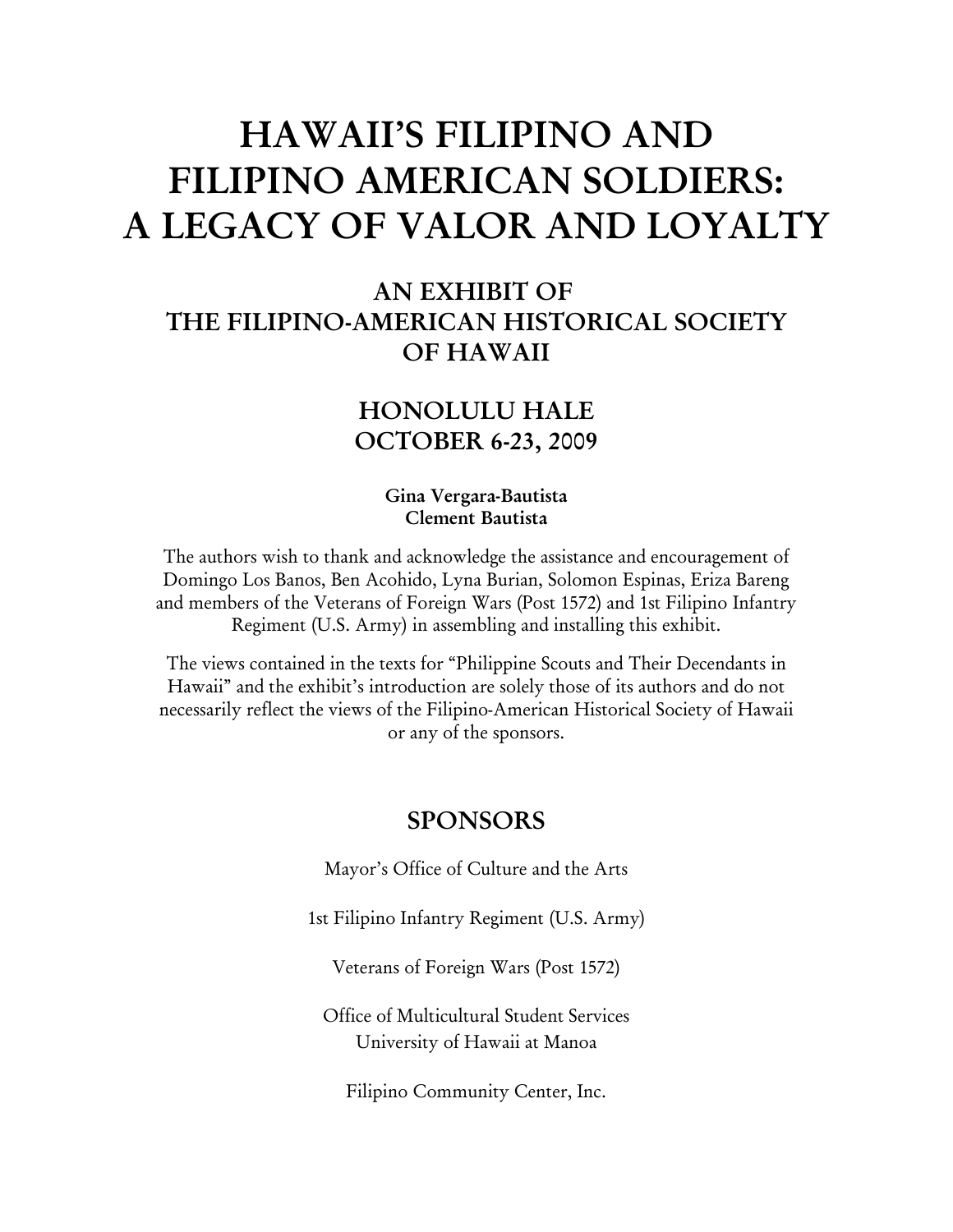# Promises Made, Promises Broken

On July 26, 1941, President Franklin D. Roosevelt invoked section  $2(a)(12)$  of the Philippine Independence Act of March 24, 1934 (48 Stat. 457, also known as the Tydings - McDuffie Act) ordering all organized military forces of the Philippine Commonwealth into service under the command of the U.S. Army and Navy for the duration of "the existing emergency." Some 250,000 Filipinos from the Philippines heeded this call to defend American interests in the Pacific region. By the end of the Second World War, more than half of them would die. As a commonwealth of the United States before and during the war, Filipinos were legally American nationals and were promised all the benefits afforded to those serving in the armed forces of the United States.

Five months following the surrender of Japan to the U.S., President Harry S. Truman signed, on February 18, 1946, the Rescission Act of 1946 (Public Law 70-301), reneging on the rights and privileges promised to those Filipinos who had fought under U.S. command during the Pacific campaign. Truman acknowledged the discriminatory nature of the legislation, yet he signed it into law, citing the dire economic conditions then facing the U.S. Of the 66 countries allied with the United States during the war, only Filipinos were denied military benefits.

# A Legacy of Loyalty

Roosevelt's call for Filipinos to serve under U.S. command – even prior to America's entrance into World War II – was not the first time Filipinos were called upon to further U.S. interests. In 1899 Philippine revolutionaries turned their struggle for independence from Spain to a newly-established U.S. colonial regime. The revolutionaries resorted to less conventional tactics to defeat the better equipped and numerically superior U.S. military force. When American scouts experienced high casualty rates, U.S. military leadership turned to a practice used successfully in America's conquest of Native American Indians — form indigenous scout units to support American forces. One of these units was the Macabebe scout unit, formed in Pampanga to conduct advanced scouting and intelligence functions. The Macabebe scouts, as well as other Philippine Scouts, proved to be vital in defeating the Philippine revolutionary forces.

During the World War I conflict, many Filipinos working on Hawaii's plantations joined or were drafted into the Hawaiian National Guard to defend the recently annexed territory of Hawaii. While Filipinos were a small proportion of Hawaii's total population, they made up the majority of the entire Hawaiian National Guard. Back in the Philippines, Senate President Manuel Quezon offered a whole division of Filipino troops to the U.S. as a sign of loyalty and a demonstration of the Philippines' readiness for independence.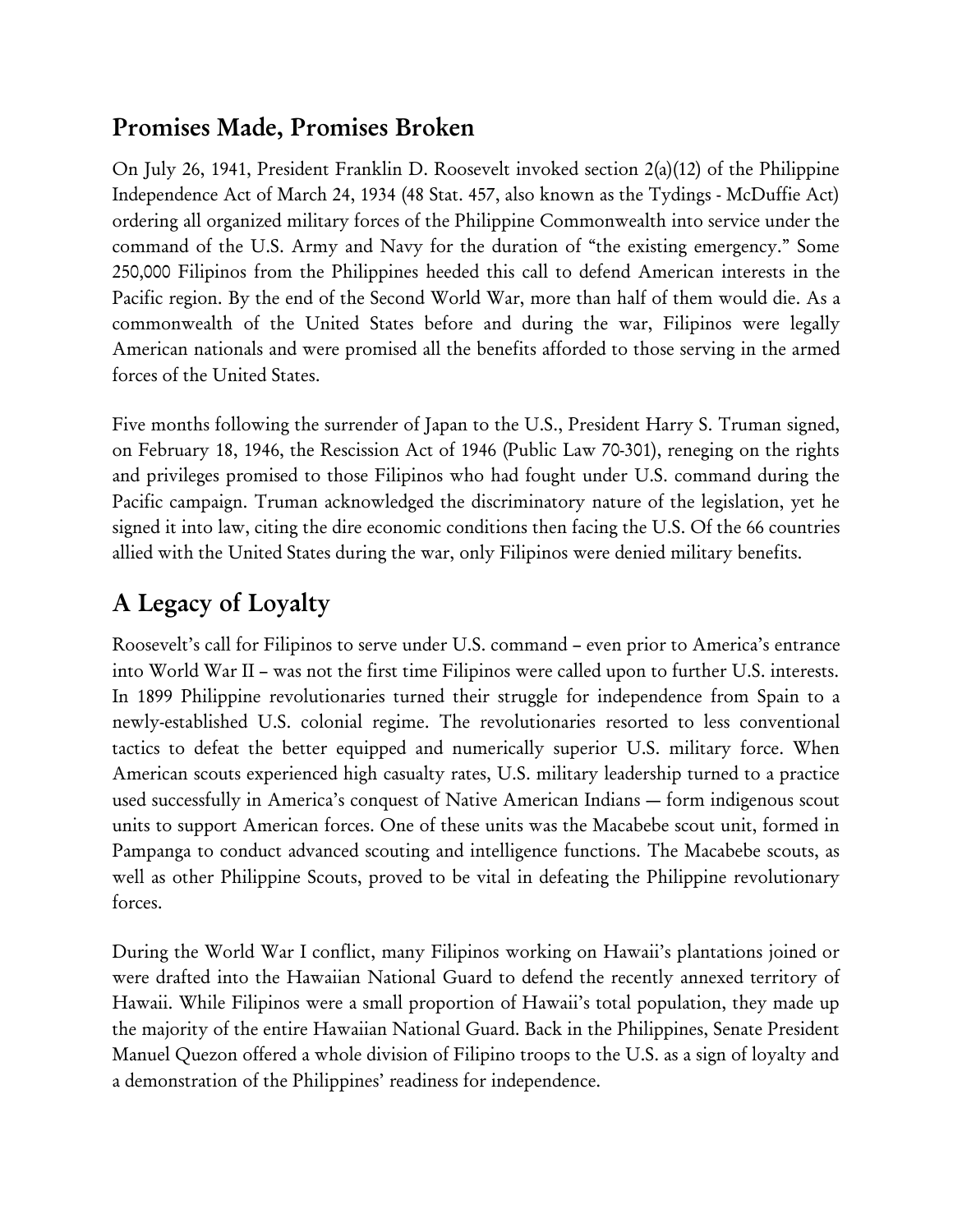In the 1920's fifty Philippine Scouts, twenty-three wives, and seventeen children transfered to Hawaii. Although these Scouts were regular U.S. Army soldiers in the Hawaiian Division, they were selected from the best of the Philippine Scouts' cooks and musicians. Their homes were separate from the main post at Schofield Barracks and located in a "barrio-like" community in Wheeler Air Field called, Castner Village. In spite of or, perhaps, as a result of this segregation, the families of Castner Village formed a distinctive identity of being Filipino which has produced many distinguished careers in the U.S. armed forces.

With the Japanese invasion of the Philippines, followed by the attack on Pearl Harbor, Filipinos in the U.S. and Hawaii rushed to recruitment stations to fight Japan. Not eligible for U.S. citizenship, Filipinos were initially turned away. However, as residents they were eligible for the draft. Rather than wait for their number to be called, Filipinos began volunteering for service. This was the start of the 1st Filipino Battalion (later, the 1st Filipino Regiment). With the eventual establishment of the 2nd Filipino Regiment, the U.S. Army had over 7,000 motivated Filipinos with which to stage the U.S. liberation of the Philippines.

## A Matter of Honor

After President Barack H. Obama was sworn into office on January 20, 2009, Filipino WWII veterans had hoped the House stimulus bill would include the authorizing measure for the veterans. The House version did not include anything for the Filipino veterans. When the economic stimulus bill was introduced in the U.S. Senate on February 2, 2009, Senator Daniel Inouye successfully included a provision in the Senate version providing the authorization for the disbursement of the \$198 million to the Filipino WW II veterans. Responding to critics of this provision, Sen. Inouye stressed that "the honor of the United States is what is involved."

It is about time we close this dark chapter. I love America. I love serving America. I am proud of this country, but this is a black chapter. It has to be cleansed, and I hope my colleagues will join me in finally recognizing that these men served us well.… At this moment, while I am speaking, hundreds lie in hospitals on their deathbeds. And I am certain, while I am speaking, some are dying.

On February 17, 2009, President Barack Obama signed the American Recovery and Reinvestment Act which authorized the disbursement of a previously appropriated \$198 million for Filipino veterans. This amount nearly matches the \$200 million payoff offered to but rejected in 1946 by the Philippine Commonwealth government because the amount was to be paid in lieu of the promised benefits.